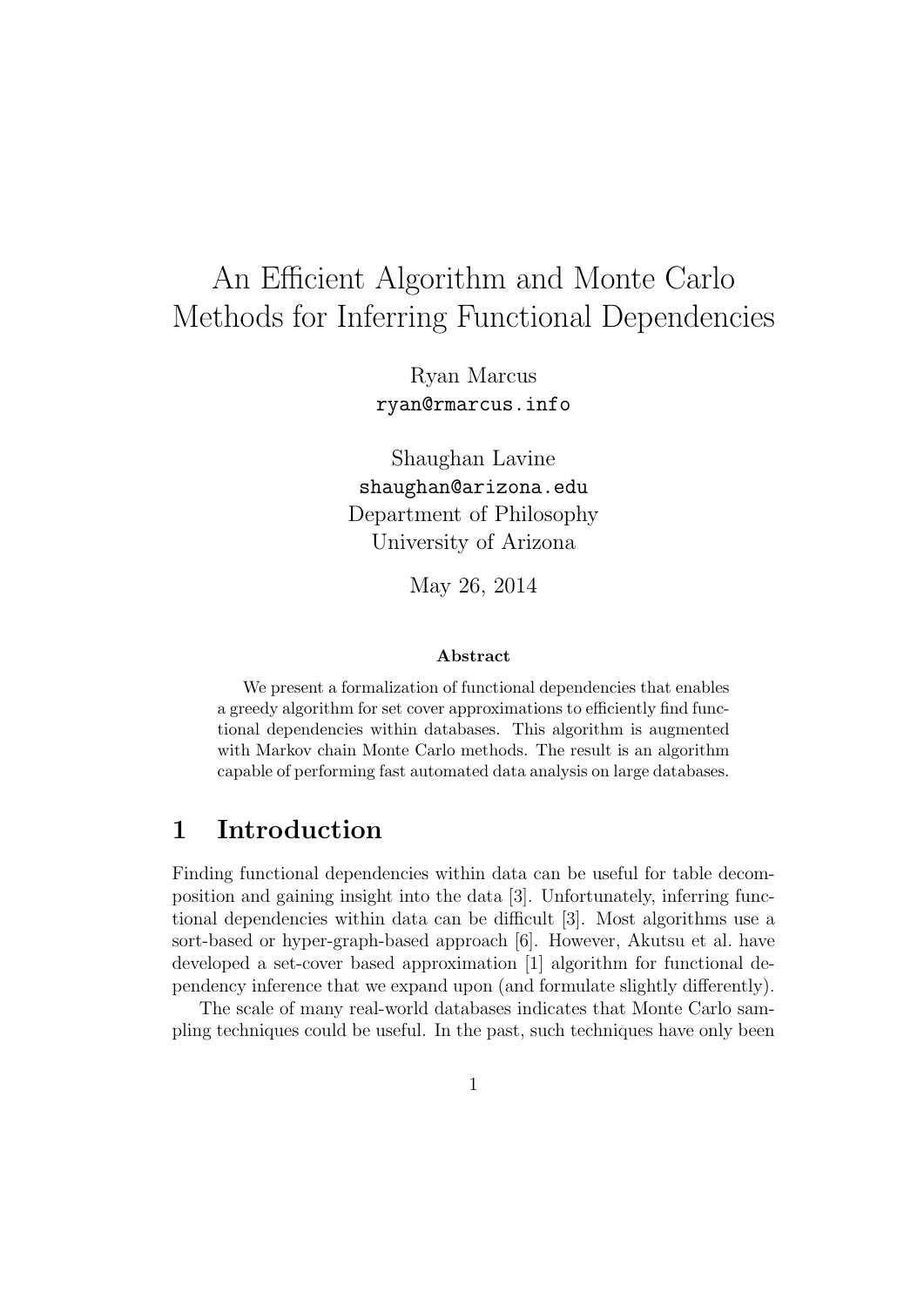used to form functional dependency hypotheses that are then checked against the entirety of the data [6].

Here, we present a fast Markov chain Monte Carlo approach for probabilistic sampling and determining of functional dependencies that hold with high probability based in part on the GREEDY algorithm [1] presented by Akutsu et al.

Let databases be sets of tables, and let a table be a finite indexed set of rows. Rows in a table  $t$  are finite indexed sets with indexes contained in  $C(t)$ . The cardinality of any row in table t is equal to the number of columns (arity) of table t. The cardinality of t (denoted  $|t|$ ) is the number of rows in table t. The function  $C(t)$  gives the set  $\{1, ..., n\}$  of column indexes of t, where  $n$  is the arity of  $t$ .

When t is a table, the value  $t_i$  is the *i*th row of t for  $i = 1, ..., |t|$ , and the value  $t_{i,j}$  is the data in the *i*th row and *j*th column of the table t. When h is a set of column indexes such that  $h \subseteq C(t)$ , then  $t_{i_h}$  is a set containing  $t_{i,j}$ for all  $j \in h$ .

The algorithm presented in this paper and by Akutsu et al. expresses the problem of detecting functional dependencies as a set cover problem and approximates a solution to that set cover problem using algorithm 1 [1]. We prove in the next section that this algorithm will find, for any column y of a table t, a set X of columns of t such that  $\{y\}$  functionally depends on X and such that  $X$  is inclusion-minimal among such sets (that is, such that  $\{y\}$  does not functionally depend on any proper subset of X), assuming that such an  $X$  exists. If no such  $X$  exists, the algorithm will properly report that  $\{y\}$  does not functionally depend on any column in t besides itself. When such an  $X$  exists, the set  $X$  is a good approximation to a smallest set such that  $\{y\}$  functionally depends on it. Then, in section 3, we give a simple Markov-chain based method of accelerating this algorithm.

# 2 Set cover approximation

# 2.1 Expressing functional dependencies

When  $X \subseteq C(t)$  and  $Y \subseteq C(t)$ , we say that the columns of t indexed by Y are functionally dependent on the columns of  $t$  indexed by  $X$  if

$$
\forall t_i, t_j \in t(t_{i_X} = t_{j_X} \to t_{i_Y} = t_{j_Y}).\tag{1}
$$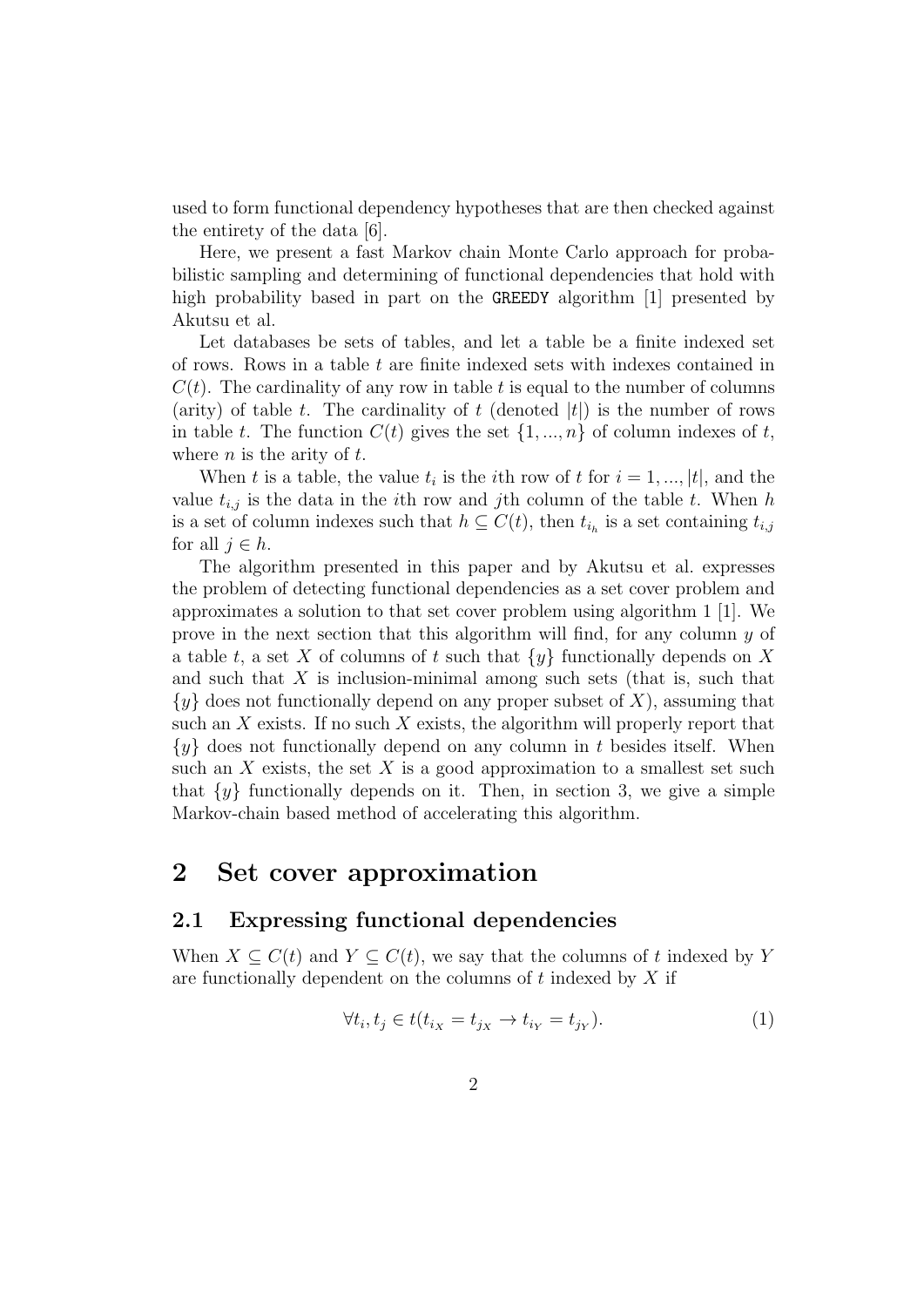This is equivalent to stating that some function  $F: U \to V$  exists where U is the set  $\{t_{i_X} \mid 0 < i < |t|\}$  and V is the set  $\{t_{i_Y} \mid 0 < i < |t|\}$  such that  $\forall t_i \in t(F(t_{i_X}) = t_{i_Y}).$  This motivates the term functional dependency [3].

Equation 1 is equivalent to:

$$
\forall t_i, t_j \in t(t_{i_Y} \neq t_{j_Y} \rightarrow t_{i_X} \neq t_{j_X})
$$
\n
$$
(2)
$$

## 2.2 Finding functional dependencies with set covers

### 2.2.1 The Algorithm

The set cover problem is as follows: Given a universe U and a set S of subsets of U such that the union of the members of S equals (that is, covers) U, find a minimal-cardinality  $\alpha \subset S$  such that the union of  $\alpha$  equals (covers) U. Say that a set  $\alpha$  is inclusion minimal if  $\alpha$  covers U and no proper subset of  $\alpha$  covers U. The set cover problem has been shown to be NPcomplete [2]. However, a greedy approximation to the set cover problem can find, in polynomial time, at least one inclusion-minimal subset of  $S$  that covers U.

For a given U and S, the standard greedy approximation of the set cover problem is given in algorithm 1 [4]. It has been shown that this algorithm

| <b>Algorithm 1</b> The standard greedy approximation of the set cover problem |  |
|-------------------------------------------------------------------------------|--|
| $\alpha \leftarrow \{\}$                                                      |  |
| while $ U  > 0$ do                                                            |  |
| $\lambda \leftarrow$ the member of S such that $\lambda \cap U$ is maximized  |  |
| $U \leftarrow U - \lambda$                                                    |  |
| $\alpha \leftarrow \alpha \cup \{\lambda\}$                                   |  |
| end while                                                                     |  |

achieves an approximation ratio of  $H(|U|)$ , where  $H(n)$  is the *n*th harmonic number and |U| is the cardinality of U [4]. Note that  $|U| < |t|^2$ .

To express the task of finding X given  $y$  as a set cover problem, let U be the indexed set of pairs  $(t_i, t_j)$ ,  $i < j$ , of rows of table t that have differing values in the column indexed by y. Let  $S_i$  be the set of pairs  $(t_k, t_m) \subseteq U$ ,  $k < m$ , of rows of table t that have differing values in the column indexed by *i*, where  $i \neq y$ . Formally,

$$
U = \{(t_i, t_j) \mid t_{i,y} \neq t_{j,y} \land 0 < i < j < |t|\}
$$
\n
$$
(3)
$$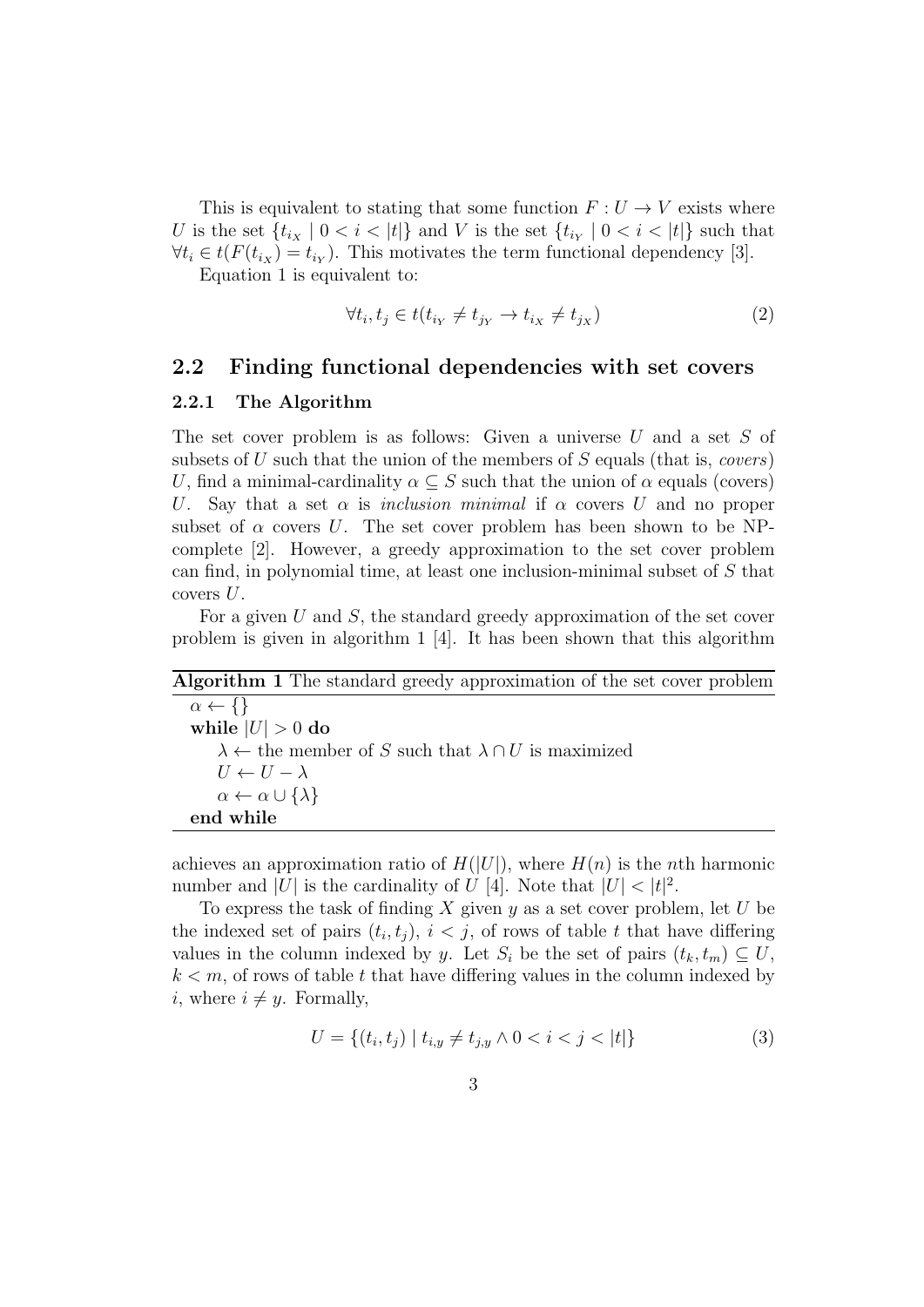$$
\forall i \in (C(t) - \{y\})S_i = \{(s, p) \mid (s, p) \in U \land s_i \neq p_i\}
$$
(4)

Note that, while  $S$  is a set in the traditional phrasing of the set cover problem, this algorithm represents S as an indexed set.

Let  $\alpha$  be, if one exists, an inclusion-minimal subset of S that covers U. Note that each member of  $\alpha$  is equal to  $S_i$  for some *i*. Let the set  $\beta$  be the set of the indexes into S of each element of  $\alpha$ , that is,  $\forall i((S_i \in \alpha) \rightarrow (i \in \beta))$ . In the next section we show that the union of all columns indexed by members of  $\beta$  determines  $\{y\}$  (that is, a function F exists such that  $F(t_{i_{\beta}}) = t_{i,y}$ for all  $i$ ), or, if no cover exists (there is at least one member of  $U$  that is not a member of any  $S_i$ , and thus no  $\alpha$  exists), then  $\{y\}$  is not functionally dependent on any combination of columns other than itself. Since there may be many such inclusion-minimal subsets, this implementation will find only one such inclusion-minimal subset (this complication will be discussed later).

The algorithm presented here will find functional dependencies between a set of columns indexed by  $X \subset C(t)$  and a set containing the single column indexed by y with  $y \notin X$ , if such a functional dependence exists. One possible implementation of this algorithm that finds a inclusion-minimal  $X$  such that  $\{y\}$  is functionally dependent on X is given in algorithm 2. Note that if no functional dependence exists, this implementation returns the empty set.

#### 2.2.2 Running time

Loops L1 and L2 take a maximum combined time of  $O(r^2)$ . L3 can run at most c times, because after all columns have been used, the algorithm terminates. L4 can run at most c times, because it is iterating over columns. L5 can run at most  $r^2$  times, because U is bounded by  $r^2$ . Therefore, L3, L4, and L5 run in  $O(c \times c \times r^2) = O(c^2 \times r^2)$  time, where c is the number of columns and  $r$  is the number of rows.

#### 2.2.3 Proofs

We can derive the formulation of the problem of finding functional dependencies as a set cover problem from equation 2. Define the function  $\tau$  as:

$$
\tau(X, y) = \{ t_i \mid \forall j ((t_{i_X} = t_{j_X}) \to (t_{i, y} = t_{j, y})) \}
$$
(5)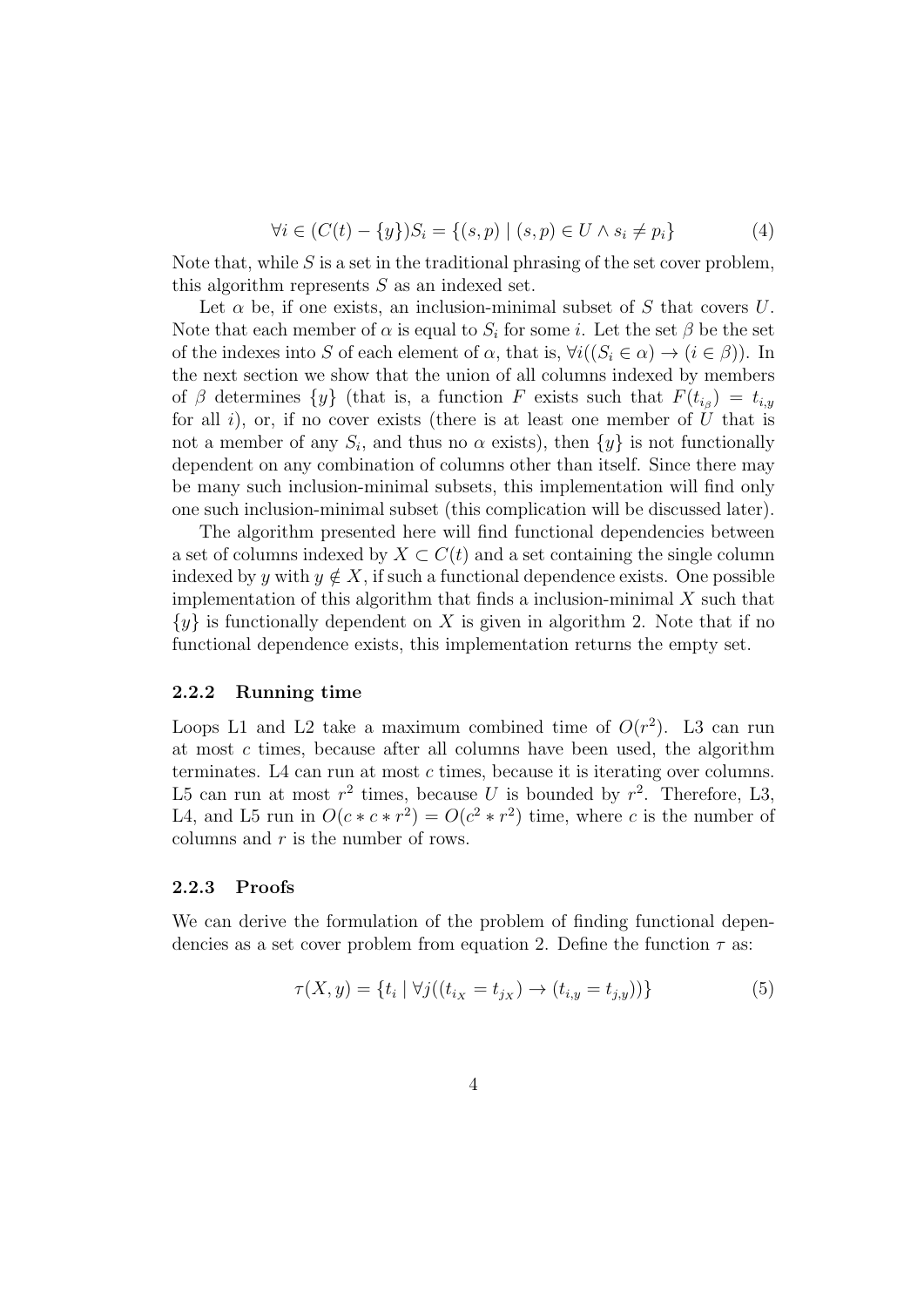Algorithm 2 A possible implementation

 $U \leftarrow \{\}$ for  $i = 0 \rightarrow |t|$  do  $\Box$  L1: Calculate the entire universe for  $j = i \rightarrow |t|$  do  $\Box$   $\Box$  $d \leftarrow t_i$  $f \leftarrow t_i$ if  $d_y \neq f_y$  then  $\triangleright$  Test if the rows differ  $U \leftarrow U \cup \{(t_i, t_j)\}\$  $\triangleright$  Add to universe end if end for end for  $\alpha \leftarrow \{\}$  $Z \leftarrow C(t) - \{y\}$ while  $|U| > 0$  do  $\qquad \qquad \triangleright \text{ L3}$  $S \leftarrow \parallel$   $\triangleright$  Construct S with only uncovered elements for  $x \in Z$  do  $\Rightarrow L4$  $\kappa \leftarrow \{\}$ for  $(i, j) \in U$  do  $\rightarrow L5$ if  $i_x \neq j_x$  then  $\kappa \leftarrow \kappa \cup \{i, j\}$ end if end for  $S.append(\kappa)$ end for if  $|S| = 0$  then return None  $\triangleright$  No function exists end if  $next \leftarrow max(S)$  b the highest-cardinality member of S  $U \leftarrow U - \{next\}$  $Z \leftarrow Z - \text{argmax}(S)$   $\triangleright$  where argmax is the index of the max  $\alpha \leftarrow \alpha \cup \text{argmax}(S)$ end while return  $\alpha$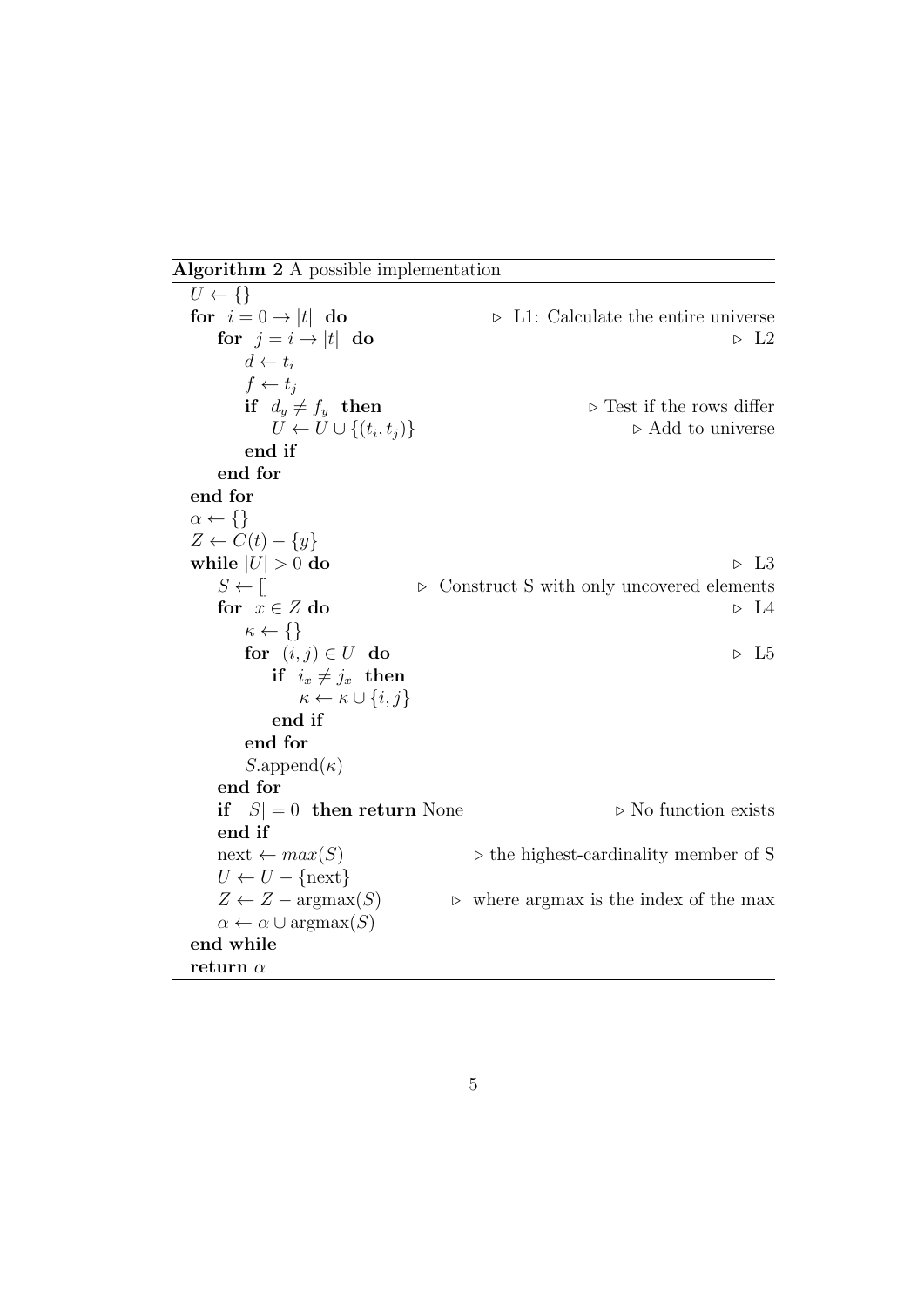where t is a fixed table,  $X \subset C(t)$ ,  $y \in C(t)$ , and  $y \notin X$ . In other words,  $\tau(X, y)$  is the set of rows where X determines  $\{y\}$ . Note that if  $\tau(X, y) \subseteq t$ and  $\forall i (t_i \in \tau(X, y))$ , then X determines  $\{y\}$  in table t.

**Proposition 1.** If  $\tau(X, y) = r_1$  and  $\tau(Z, y) = r_2$  then  $\tau(X \cup Z, y) = r_1 \cup r_2$ . Proof.

$$
\forall t_i, t_j \in r_1(t_{i,y} \neq t_{j,y} \rightarrow t_{i,x} \neq t_{j,x})
$$
 (By equation 2)  
\n
$$
\forall t_i, t_j \in r_2(t_{i,y} \neq t_{j,y} \rightarrow t_{i,z} \neq t_{j,z})
$$
 (By equation 2)  
\n
$$
\forall t_i, t_j \in r_1 \cup r_2(t_{i,y} \neq t_{j,y} \rightarrow t_{i_{X \cup Z}} \neq t_{j_{X \cup Z}})
$$
  
\n
$$
\tau(X \cup Z, y) = r_1 \cup r_2
$$

 $\Box$ 

It is immediate from proposition 1 that, by induction:

**Proposition 2.**  $\bigcup \{\tau(x, y) \mid x \in X\} = \tau(X, y).$ 

Next, let  $\tau^*(X, y)$  be the indexed set of all the elements of  $\tau(X, y) \times \tau(X, y)$ in which the first element of each pair precedes the second element of each pair in the table. Note that  $idx(u, v)$  is the index of u in the indexed set v, and  $idx(u, v)$  is undefined if  $u \notin v$ .

$$
\tau^*(X, y) = \{ a \mid a \in (\tau(X, y) \times \tau(X, y)) \land i dx(a_1, t) < i dx(a_2, t) \} \tag{6}
$$

**Lemma 1.** A pair of rows is only in  $S_x$  if the pair of rows: do not match on column x, do not match on column y, and the first row comes before the second row in t.

*Proof.* By equation 4, a pair of rows is only in  $S_x$  if the pair of rows do not match on column  $x$  and the pair of rows is in  $U$ .

By equation 3, a pair of rows is only in  $U$  if the rows do not match on column  $y$  and the first row comes before the second row in  $t$ .  $\Box$ 

Proposition 3.  $S_x = \tau^*({x}, y) \cap U$ 

*Proof.* By equation 6, any row in a pair of rows in  $\tau^{*}(\{x\}, y)$  must be in  $\tau({x}, y)$  and the first row of every pair must come before the second row in the table.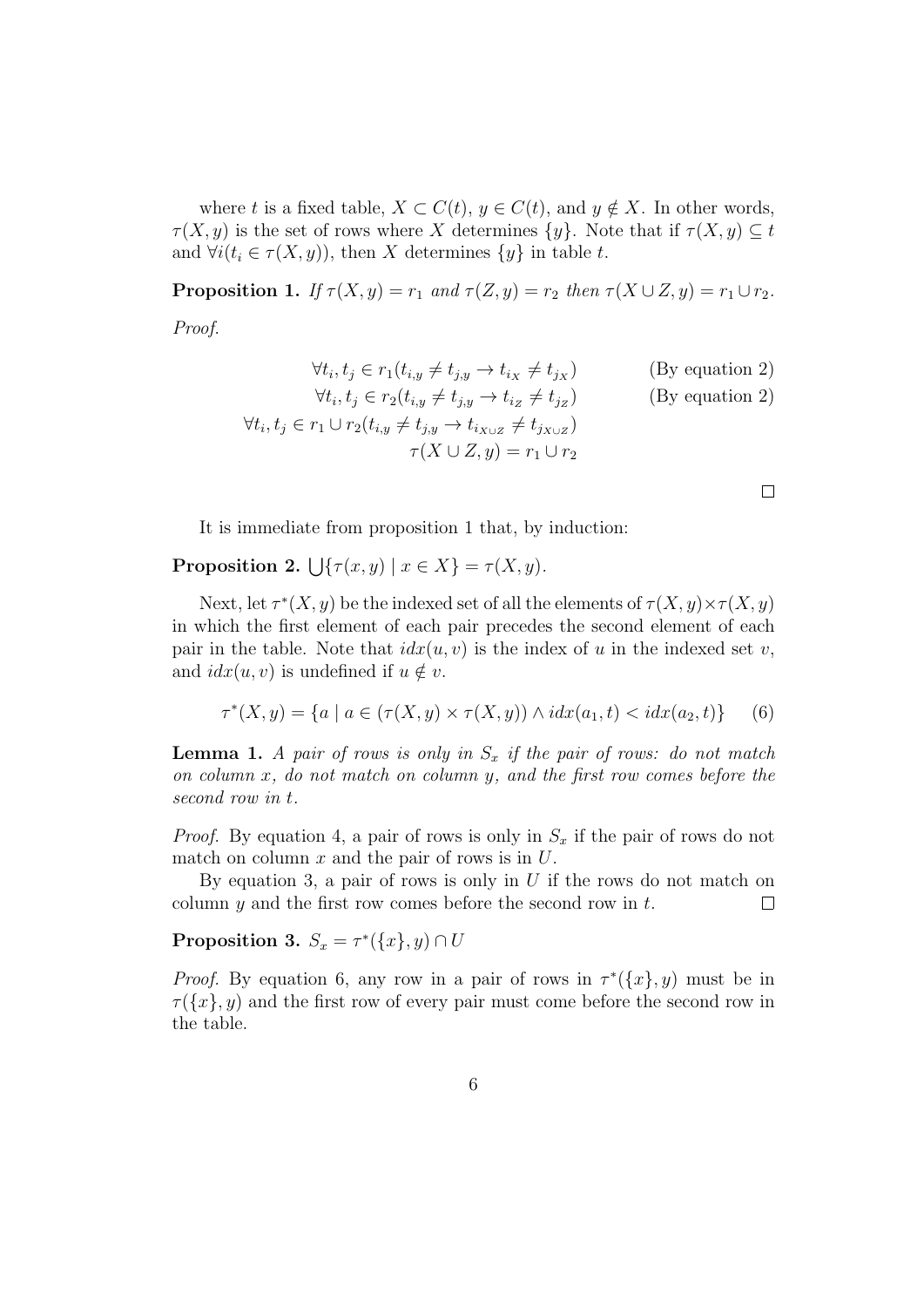By equation 5 and 2,  $\tau({x}, y)$  contains every row such that if any two rows differ on column  $y$ , they must differ on column  $x$ .

By equation 3, all pairs of rows in  $U$  differ on column  $y$ . Thus, all pairs of rows in  $\tau^*(\{x\}, y) \cap U$  differ on columns x and y.

Thus,  $\tau^*(t, \{x\}, y) \cap U$  contains all pairs of rows for which the rows differ on columns  $x$  and  $y$  and the first row in each pair comes before the second row in the table.

By lemma 1,  $S_x = \tau^*(\{x\}, y) \cap U$ .  $\Box$ 

From these propositions, we can prove that algorithm 2 computes functional dependencies as claimed.

*Proof.* After the initial construction of  $U$ , each iteration of L3 will construct a set S such that  $S_i \cup U \subseteq \tau^*(C(t)_i, y)$  (by proposition 3). We add members of  $C(t)$  to  $\alpha$  until  $U = \emptyset$ . Assuming the greedy approximation for set cover works as specified, When  $U = \emptyset$ ,  $\tau(\alpha, Y) = t$ . We can add as many members of  $C(t)$  to  $\alpha$  as needed by proposition 2. Thus, the algorithm will either terminate (because it is unable to find a member of  $C(t)$  such that  $U_j \in \tau(t, x \in C(t), y)$  for some j or because  $\tau(t, \alpha, y) = t$ , in which case  $\beta$ determines  $\{y\}$  in t.

Note that this demonstrates that finding a smallest set of columns that determines another column is NP-hard.

 $\Box$ 

# 3 Markov chain

## 3.1 Construction

Since the set cover algorithm provided only finds one inclusion-minimal set of attributes that determine a single attribute, finding more complex functional dependencies requires additional computation. Additionally, since databases generally contain very large amounts of data, being able to sample from the database to perform faster calculations can be useful [6].

The following technique could utilize any function that discovers functional dependencies within a table.

Let T be a (sparse) matrix in which  $T(A, b)$  with  $A \subset C(t)$  and  $b \in C(t)$ is the number of samples in which the columnset A determined  $\{b\}$ . Let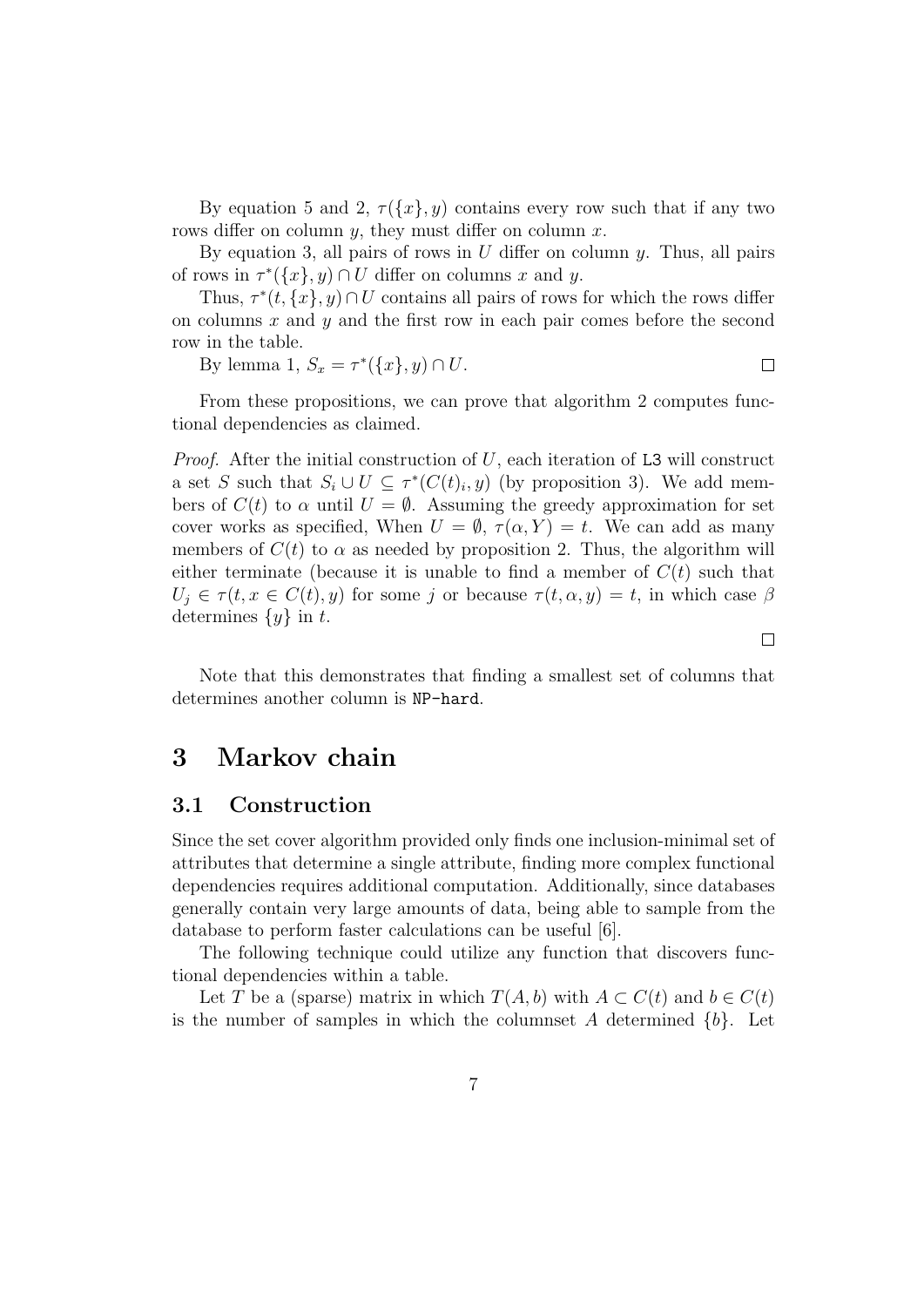$S(t, n)$  be a sampling function that returns an indexed set of n random rows of t.

To build the Markov chain, we take several samples of t and look for multiple functional dependencies in each sample. We compile the results into T, and then use Markov chain analysis to determine a large number of functional dependencies. Given a sample size of  $n$  and a request to take N samples, our algorithm is shown in algorithm 3.

### Algorithm 3 Sampling algorithm

```
for i \rightarrow N do
     s \leftarrow S(t, n)for c \in C(t) do
           \kappa \leftarrow C(t) - \{c\}\kappa \leftarrow \kappa \cup \{\emptyset\}for d \in \kappa do
                 \alpha \leftarrow \texttt{cover}(s, \kappa - \{d\}, c)T(\alpha, c) \leftarrow T(\alpha, c) + 1end for
     end for
end for
```
The order and permutations of columns tested is arbitrary, and many other possibilities likely exist. Good sampling functions ought capture a sufficient amount of initial data and not be biased. However, we find that this particular algorithm produces good results for our randomly generated datasets and datasets from various applications.

We will generate an absorbing Markov chain from our table  $T$ . Every set of columns will be a state (so there is one state for each member of  $\mathcal{P}(C(t))$ ), and one absorbing state A will be created. We can define the transition probability  $P$  between any two transient states  $x$  and  $y$  as:

$$
P(x,y) = \frac{T(x,y)}{N}
$$
 (7)

And define the transition probability between any transient state  $x$  to the absorbing state A as:

$$
P(x, A) = \frac{\left[\sum \forall i (T(x, i))\right] - N}{N} \tag{8}
$$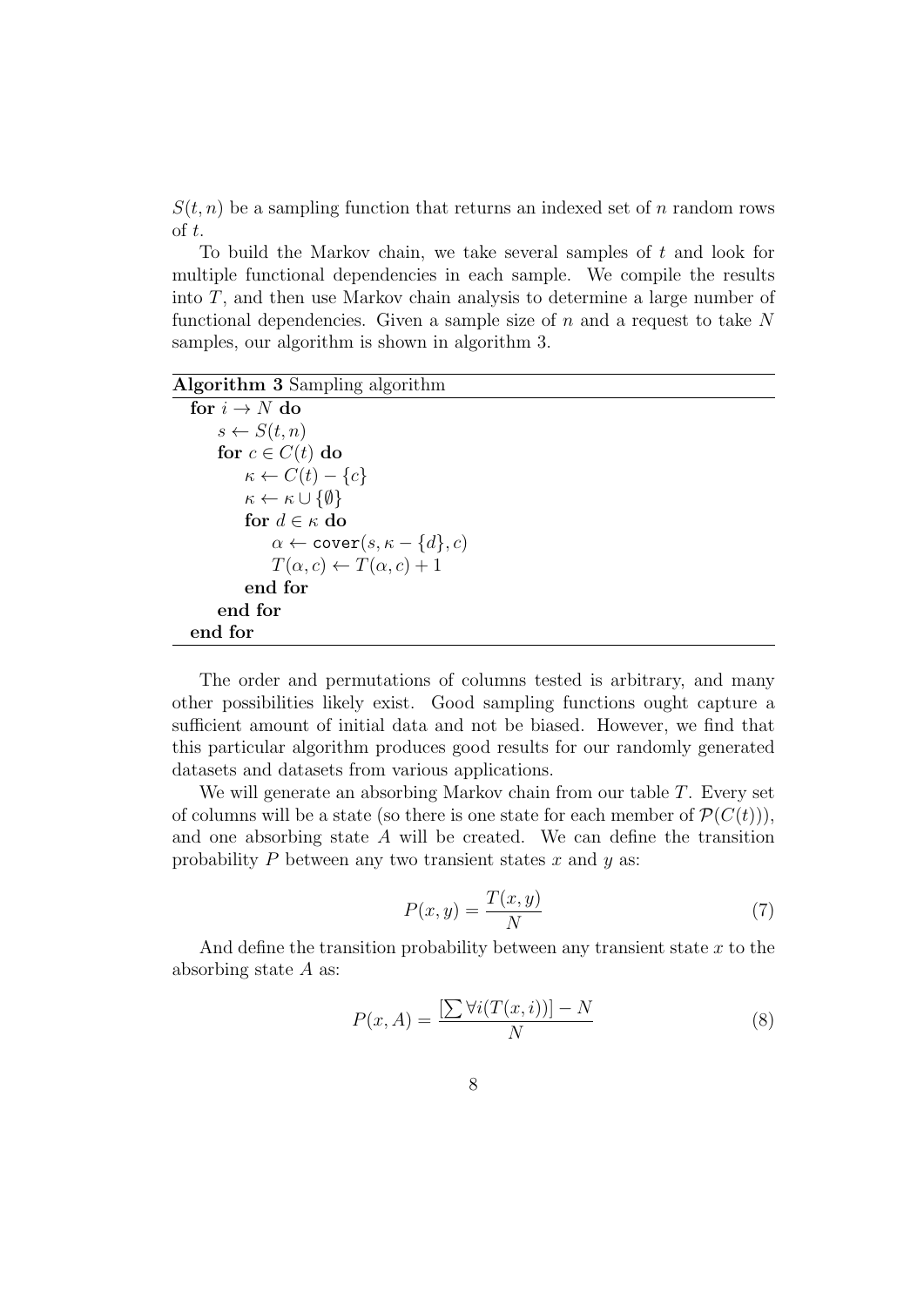In order to show that P represents the transition probabilities of an absorbing Markov chain, we must show that  $P$  is normalized and that there is a path from every transient state to the absorbing state [5].

To show that  $P$  is normalized, we must show that

### **Proposition 4.**  $\forall i \sum \forall j P(i, j) = 1$

*Proof.* For any transient state r,  $P(r, A) + \sum \forall j P(r, j) = 1$  because 1 –  $\sum \forall j P(r, j) = P(r, A)$ . For  $A, P(A, A) = 1$  by definition.  $\Box$ 

There is a path from every transient state to  $A$  as long as there was at least one sample in which one columnset did not determine one column. Otherwise, every sample taken had unique values in every column, indicating that the sample size needs to be increased, or that the table contains all unique values. Thus, P represents a proper absorbing Markov chain.

It is important here that cover returns minimal sets that determine columns. It is easy to see that  $C(t)$  determines any member of  $C(t)$  ( $\tau(t, C(t), y \in$  $C(t) = t$ . By returning minimal subsets, we build our Markov chain out of more interesting data points, and thus the approximations produced will be more interesting.

### 3.2 Calculations

Using  $P$ , we can calculate the fundamental matrix  $F$  of our Markov chain.  $F = (I - Q)^{-1}$ , where Q is a state transition matrix for the transient members of  $P$  [5].

The fundamental matrix contains a probabilistic representation of the functional dependencies within a table  $t$ . It is difficult to determine the formula for the confidence of a given matrix, but given the nature of this type of analysis, confidence should be proportional to  $n * N$ .

In addition to the obvious usefulness of  $F$ , there are several interesting statistics that one can calculate. First, consider the normalized row sum of F. The row with the highest normalized row sum corresponds to the columnset that comes closest to determining all the other columns. This result can be useful for determining primary keys and for query optimization [3]. In the case where the set  $C(t)$  has the highest normalized row sum, there is likely not enough sampling, or the data has no functional dependencies.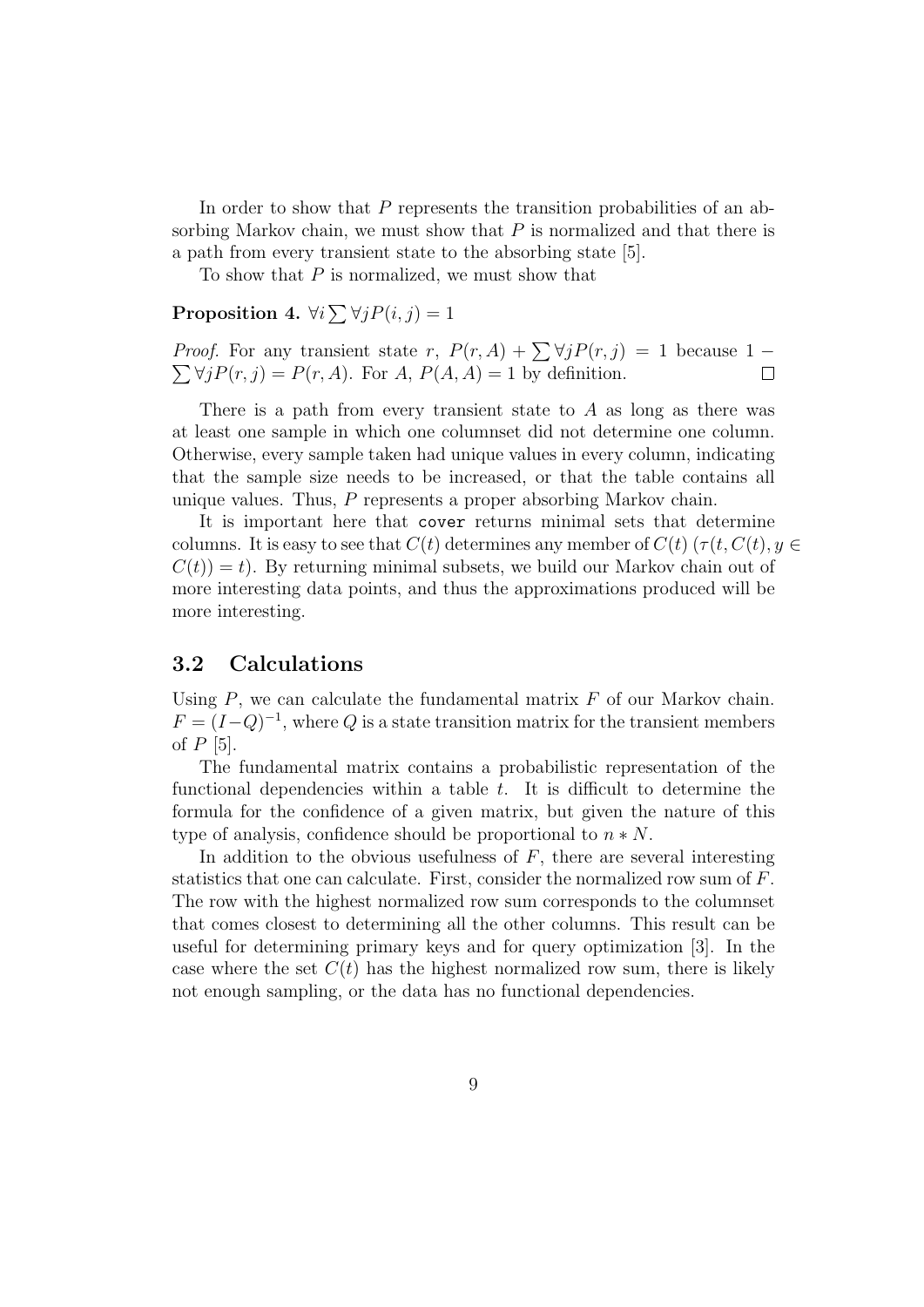# 4 Conclusions

We have presented a fast algorithm for finding functional dependencies in data as well as mechanisms to apply Markov chain analysis to both generate additional results and process data in more manageable subsets (which can enable data mining under memory or time constraints). The set cover algorithm and its Monte Carlo counterpart can make useful additions to any data analysis toolbox.